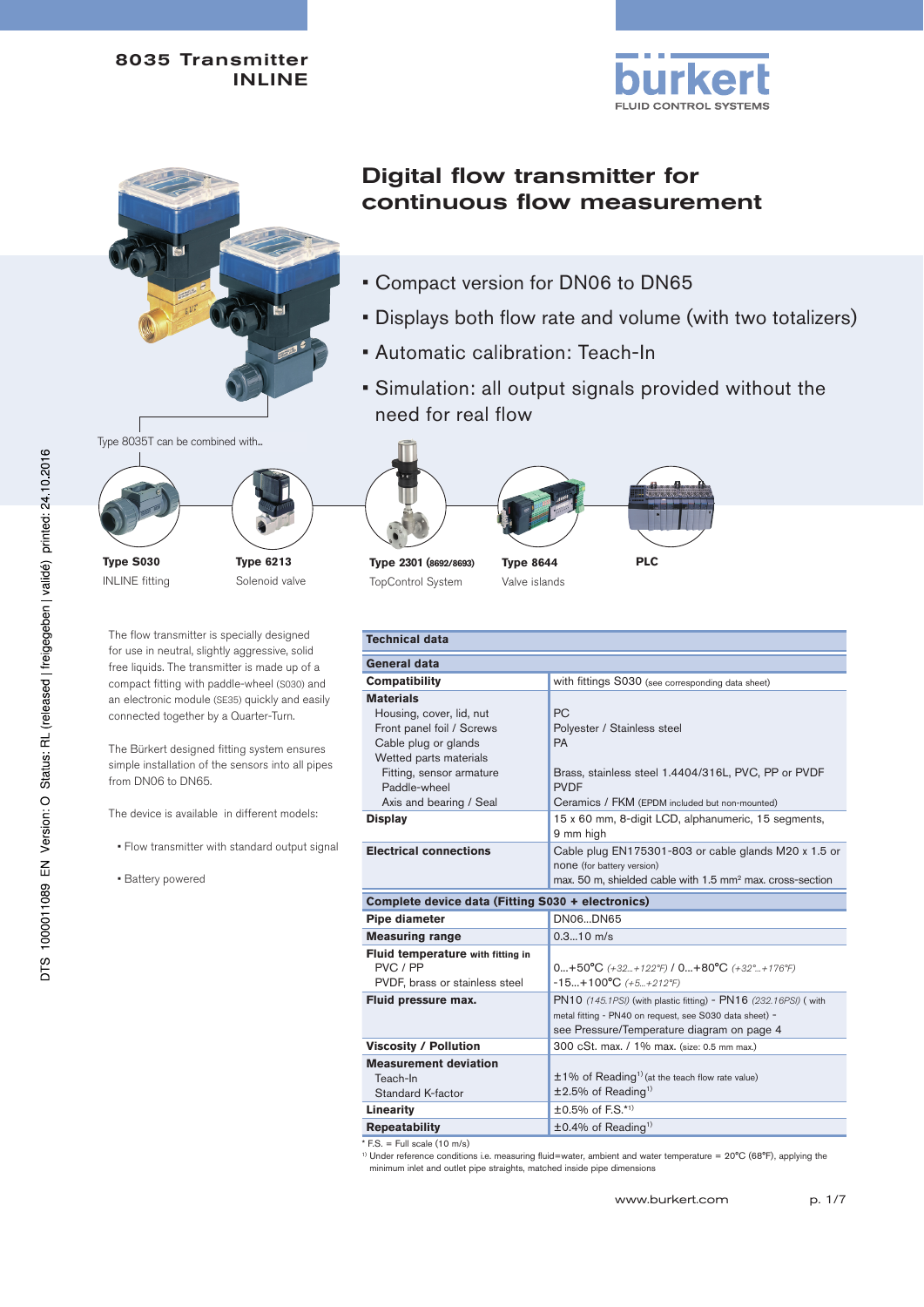

| <b>Electrical data</b>                                                               |                                                                                                                                                                                              |  |  |
|--------------------------------------------------------------------------------------|----------------------------------------------------------------------------------------------------------------------------------------------------------------------------------------------|--|--|
| Power supply (V+)                                                                    |                                                                                                                                                                                              |  |  |
| Standard signal version                                                              | 1236 V DC ±10%, filtered and regulated, SELV (extra low<br>safety voltage) circuit with a non dangerous energy level or<br>115/230 V AC 50/60 Hz (see technical specifications 115/230 V AC) |  |  |
| Battery indicator/totalizer version                                                  | 4 x 1.5 V DC non-rechargeable alkaline AA batteries, life-<br>time 4 years at $20^{\circ}$ C (68°F)                                                                                          |  |  |
| <b>Reversed polarity of DC</b>                                                       | protected                                                                                                                                                                                    |  |  |
| <b>Current consumption with sensor</b>                                               | $\leq$ 70 mA at 12 V DC - transmitter with relays                                                                                                                                            |  |  |
| (without consumption of pulse output)                                                | $\leq$ 25 mA at 12 V DC - transmitter without relay                                                                                                                                          |  |  |
| Output                                                                               |                                                                                                                                                                                              |  |  |
| Standard signal version<br>Signal current                                            | 420 mA (3-wire with relays; 2-wire without relay)                                                                                                                                            |  |  |
|                                                                                      | max. loop impedance: 900 $\Omega$ at 30 V DC;                                                                                                                                                |  |  |
|                                                                                      | 600 $\Omega$ at 24 V DC; 50 $\Omega$ at 12 V DC;                                                                                                                                             |  |  |
|                                                                                      | 800 $\Omega$ with a 115/230 V AC voltage supply                                                                                                                                              |  |  |
| Pulse                                                                                | Polarized, potential free, 536 V DC; 100 mA,                                                                                                                                                 |  |  |
|                                                                                      | protected, line drop at 100 mA: 2.5 V DC                                                                                                                                                     |  |  |
| Relay                                                                                | 2 relays, freely configurable, 230 V AC/3 A or<br>40 V DC/3 A (resistive load)                                                                                                               |  |  |
| Battery indicator/totalizer version                                                  | None                                                                                                                                                                                         |  |  |
| 420 mA output uncertainty                                                            | ±1%                                                                                                                                                                                          |  |  |
| <b>Environment</b>                                                                   |                                                                                                                                                                                              |  |  |
| Height above sea level                                                               | max. 2000 m                                                                                                                                                                                  |  |  |
| <b>Ambient temperature</b>                                                           | $0+60^{\circ}C$ (32140°F) (1236 V DC);                                                                                                                                                       |  |  |
| (operation and storage)                                                              | 0+50°C (32122°F) (115/230 V AC version)                                                                                                                                                      |  |  |
|                                                                                      | $0+55^{\circ}C$ (32131°F) (batteries version)                                                                                                                                                |  |  |
| <b>Relative humidity</b>                                                             | $\leq$ 80%, without condensation                                                                                                                                                             |  |  |
| Technical specifications 115/230 V AC                                                |                                                                                                                                                                                              |  |  |
| <b>Voltage supply</b>                                                                | 27 V DC regulated, max. current: 125 mA                                                                                                                                                      |  |  |
| available inside the device                                                          | integrated protection: fuse 125 mA temporised<br>power: 3 VA                                                                                                                                 |  |  |
|                                                                                      |                                                                                                                                                                                              |  |  |
| <b>Standard, directives and approvals</b><br><b>Protection class</b>                 |                                                                                                                                                                                              |  |  |
|                                                                                      | IP65 with cable plug or gland mounted and tightened or<br>with obturator locked if not used.                                                                                                 |  |  |
| <b>Standard</b>                                                                      |                                                                                                                                                                                              |  |  |
| <b>EMC</b>                                                                           | EN 61000-6-2, EN 61000-6-3                                                                                                                                                                   |  |  |
| Safety                                                                               | EN 61010-1                                                                                                                                                                                   |  |  |
| Pressure (Fitting S030, DN06 to DN65, in<br>PVC, PP, PVDF, stainless steel or brass) | Complying with article 3 of chap. 3 from 2006/95/CE directive*                                                                                                                               |  |  |
| Vibration / Shock                                                                    | EN 60068-2-6 / EN 60068-2-27                                                                                                                                                                 |  |  |
| <b>Approvals</b>                                                                     | CE; UL-Recognized for US and Canada (UL61010-1 +                                                                                                                                             |  |  |
|                                                                                      | CAN/CSA-C22.2 No. 61010-1) $\sum_{\text{us}}$                                                                                                                                                |  |  |
|                                                                                      | Specific technical data of UL-recognized products for US and Canada                                                                                                                          |  |  |
| <b>Relay output</b>                                                                  | 30 V AC and 42 V peak max./3A or 60 V DC max./1 A                                                                                                                                            |  |  |
| <b>Ambient temperature</b>                                                           | $0+40^{\circ}C(32+104^{\circ}F)$                                                                                                                                                             |  |  |
| <b>Relative humidity</b>                                                             | max. 80%, without condensation                                                                                                                                                               |  |  |
| Intended for an inner pollution                                                      | Pollution degree 2                                                                                                                                                                           |  |  |
| <b>Installation category</b>                                                         | Category I                                                                                                                                                                                   |  |  |

\* For the 2006/95/CE pressure directive, the device can only be used under following conditions (depend on max. pressure, pipe diameter and fluid).

| <b>Type of fluid</b> | <b>Conditions</b>             |
|----------------------|-------------------------------|
| Fluid group 1,       |                               |
| chap. 1.3.a          | DN25 only                     |
| Fluid group 2,       | DN $\leq$ 32, or              |
| chap. 1.3.a          | DN > 32 and PN*DN $\leq$ 1000 |
| Fluid group 1,       |                               |
| chap. 1.3.b          | $PN^*DN < 2000$               |
| Fluid group 2,       |                               |
| chap. 1.3.b          | $DN \leq 200$                 |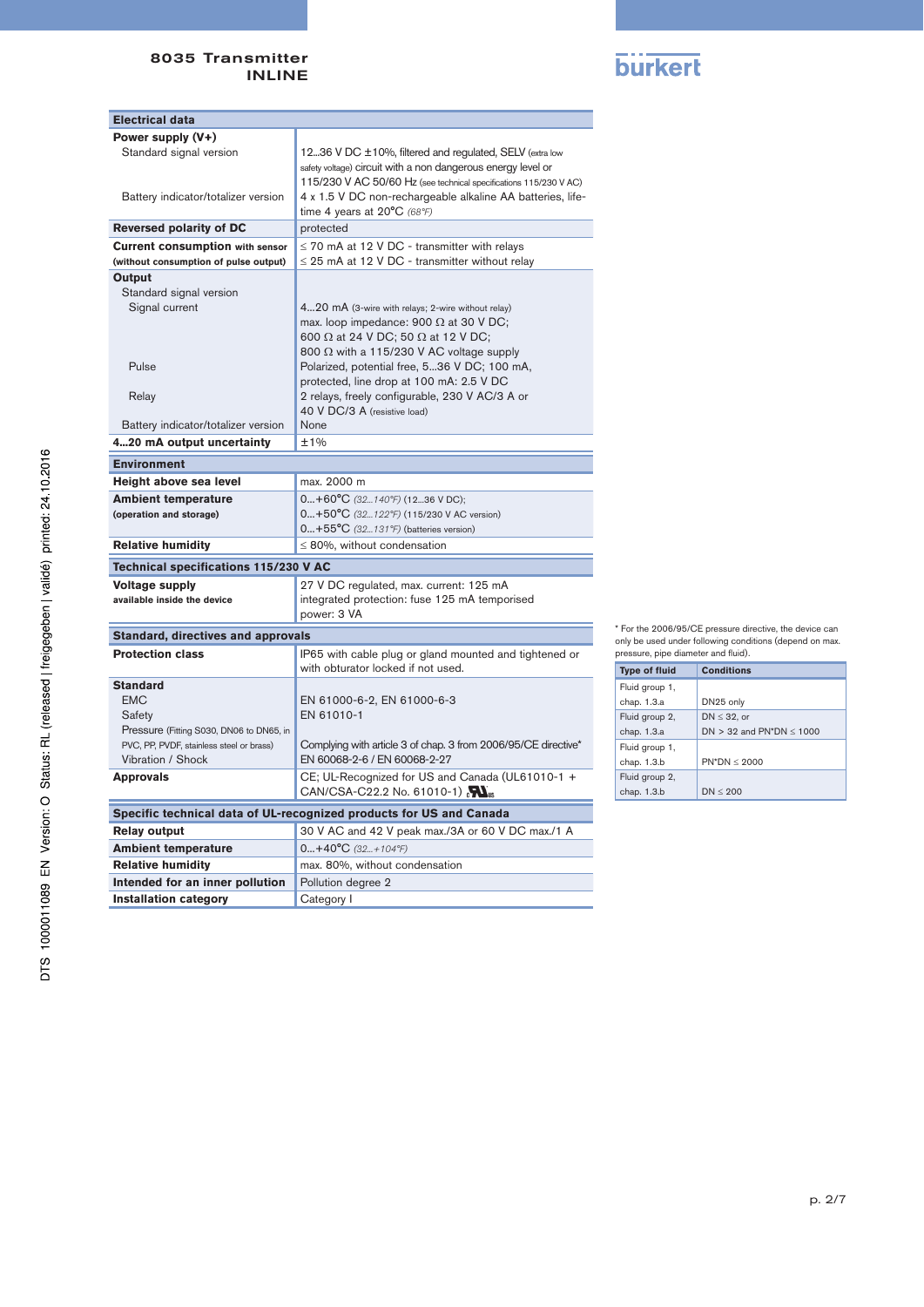

# Operation and display

The device is calibrated by means of the K-factor which is either entered or determined via the Teach-In functions. User adjustments, such as measuring range, engineering units, pulse output and filtering level are carried out via the device operators interface.

The operation is specified according to two or three levels, depending on the flowmeter version:

|                                           | Indication in operating<br>mode/display                                                      | <b>Parameter definition</b>                                                                                                                                               | <b>Test</b>                                                                                        |  |  |
|-------------------------------------------|----------------------------------------------------------------------------------------------|---------------------------------------------------------------------------------------------------------------------------------------------------------------------------|----------------------------------------------------------------------------------------------------|--|--|
| <b>Flowmeter</b>                          | • flow rate<br>• output current<br>· main totalizer<br>· daily totalizer with reset function | • language<br>• engineering units<br>• K-factor/Teach-In function<br>• measuring range 420 mA<br>• pulse output<br>• relay (option)<br>• filter<br>• reset main totalizer | • alteration of basic adjustment (offset, span)<br>• frequency test of sensor<br>• flow simulation |  |  |
| <b>Battery</b><br>indicator/<br>totalizer | • flow rate<br>· main totalizer<br>· daily totalizer with reset function                     | • language<br>• engineering units<br>• K-factor/Teach-In function<br>• filter<br>• reset main totalizer                                                                   | • frequency test of sensor<br>• warning and fault messages generating                              |  |  |



# Design and principle of operation



The electronic housing of the 8035 integrates the electronic board with display, setting parameter keys and also a transducer (coil for battery indicator version or Hall for other versions). The paddle-wheel is mounted in the fitting. The output signals are provided via a cable plug or two cable glands (according to the transmitter version). Bürkert designed fitting ensures simple installation of the Bürkert transmitter into pipes from DN06 to DN65.

When liquid flows through the pipe, the 4 magnets, inserted in the paddle-wheel set in rotation, produce a measuring signal in the transducer. The frequency modulated induced voltage is proportional to the flow velocity of the fluid.

A conversion coefficient (K-factor, available in the instruction manual of the S030 fitting), specific to each pipe (size and material) enables the conversion of this frequency into a flow rate.

The electronic component converts the measured signal into several outputs (according to the transmitter version) and displays the actual value.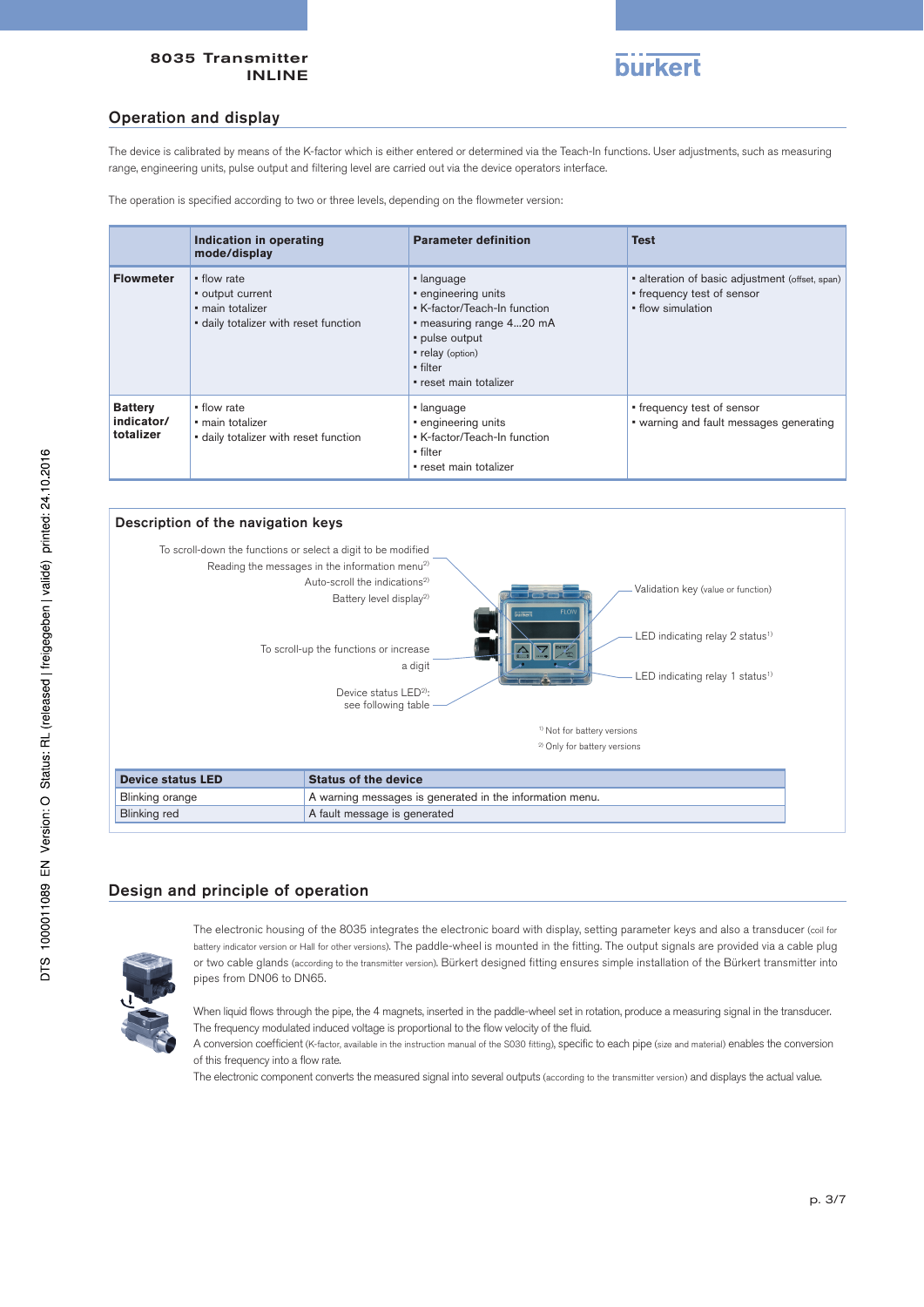

## Installation

The SE35 electronic can easily be installed into any Bürkert INLINE fitting system (S030) by means of a Quarter-Turn.

Minimum straight upstream and downstream distances must be observed. According to the pipe's design, necessary distances can be bigger or use a flow conditioner to obtain the best result. The most important layouts that could lead to turbulence in the flow are shown below, together with the associated prescribed minimum inlet and outlet distances determined according to the standard EN ISO 5167-1.



The device can be installed into either horizontal or vertical pipes. Mount the 8035 in these correct ways to obtain an accurate flow measurement.



Pressure and temperature ratings must be in accordance to the selected fitting material. The suitable pipe size is selected using the diagram Flow/ Velocity/DN. The flowmeter is not designed for gas or steam flow measurement.

# Pressure/Temperature diagram

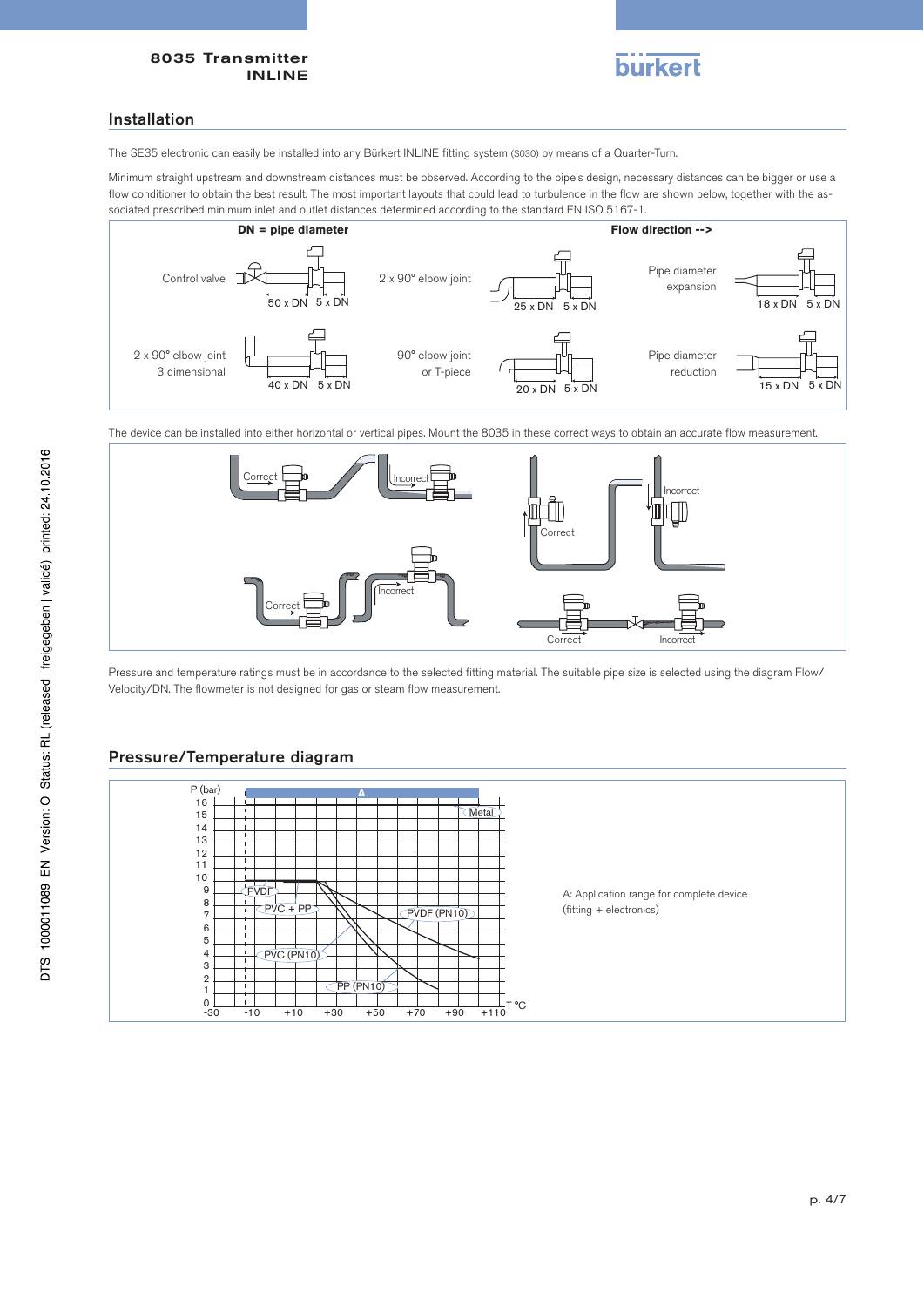

# Flow/Velocity/DN

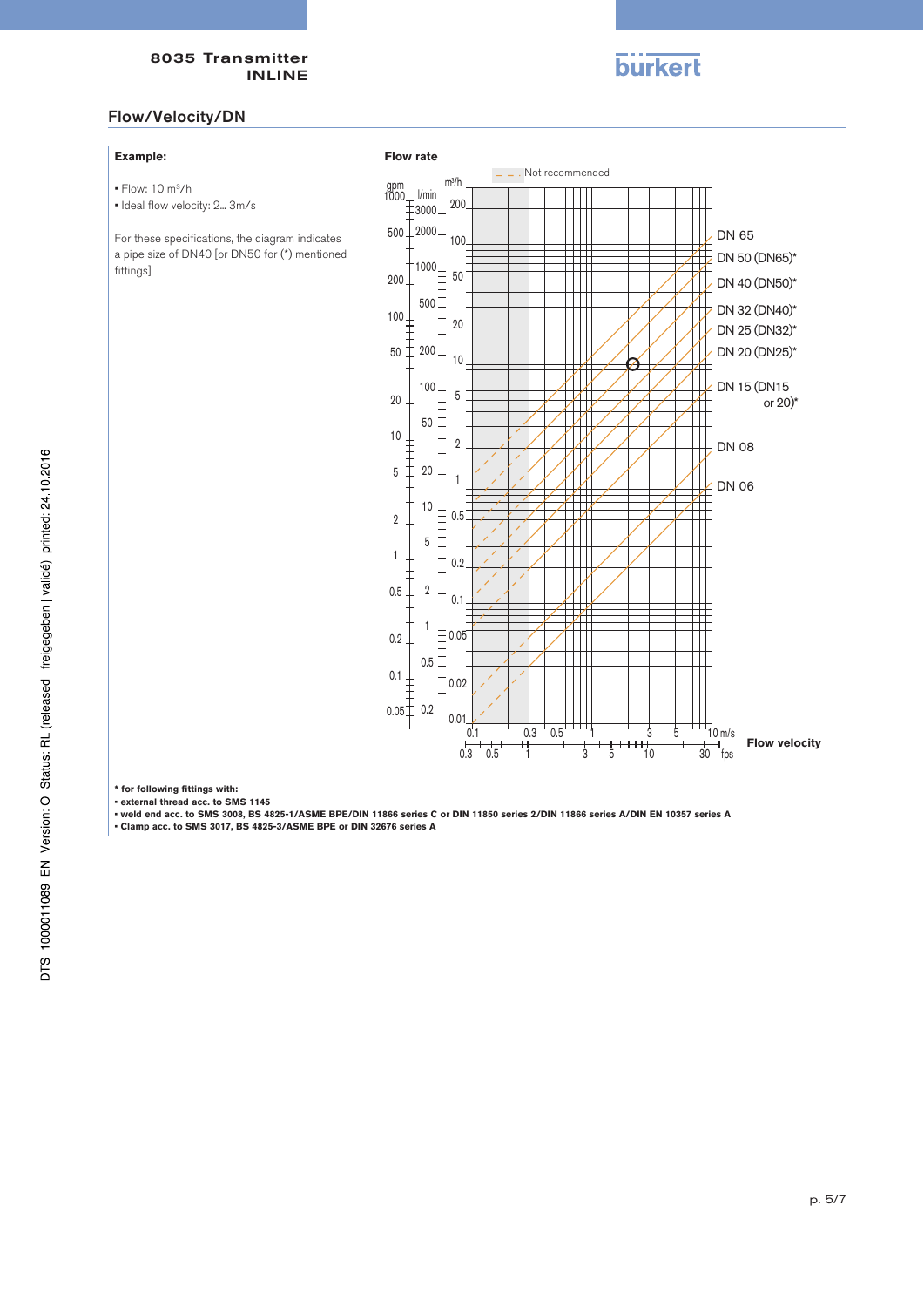# Dimensions [mm]



**burkert**